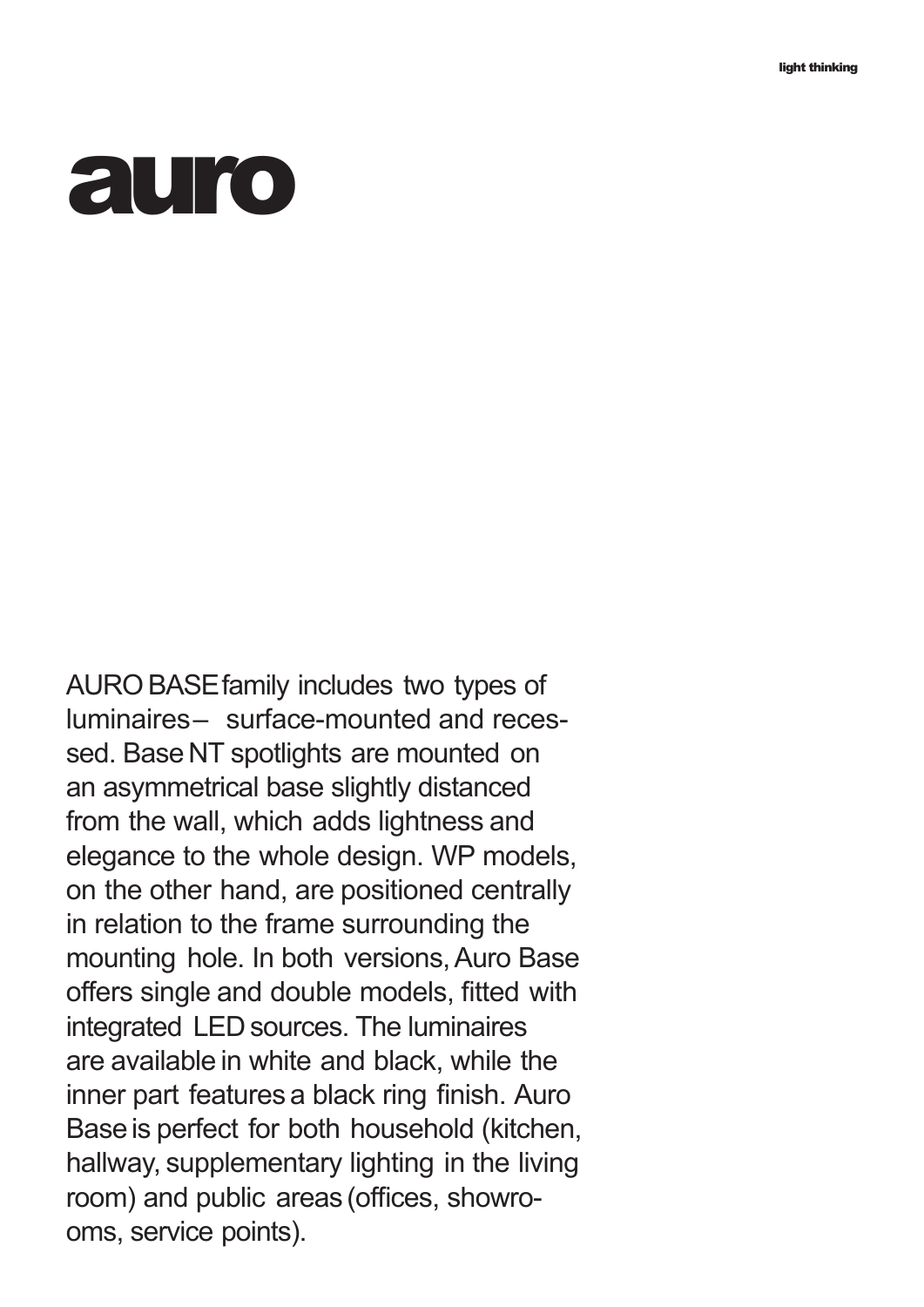

auro base 60x1/ 90x2 NT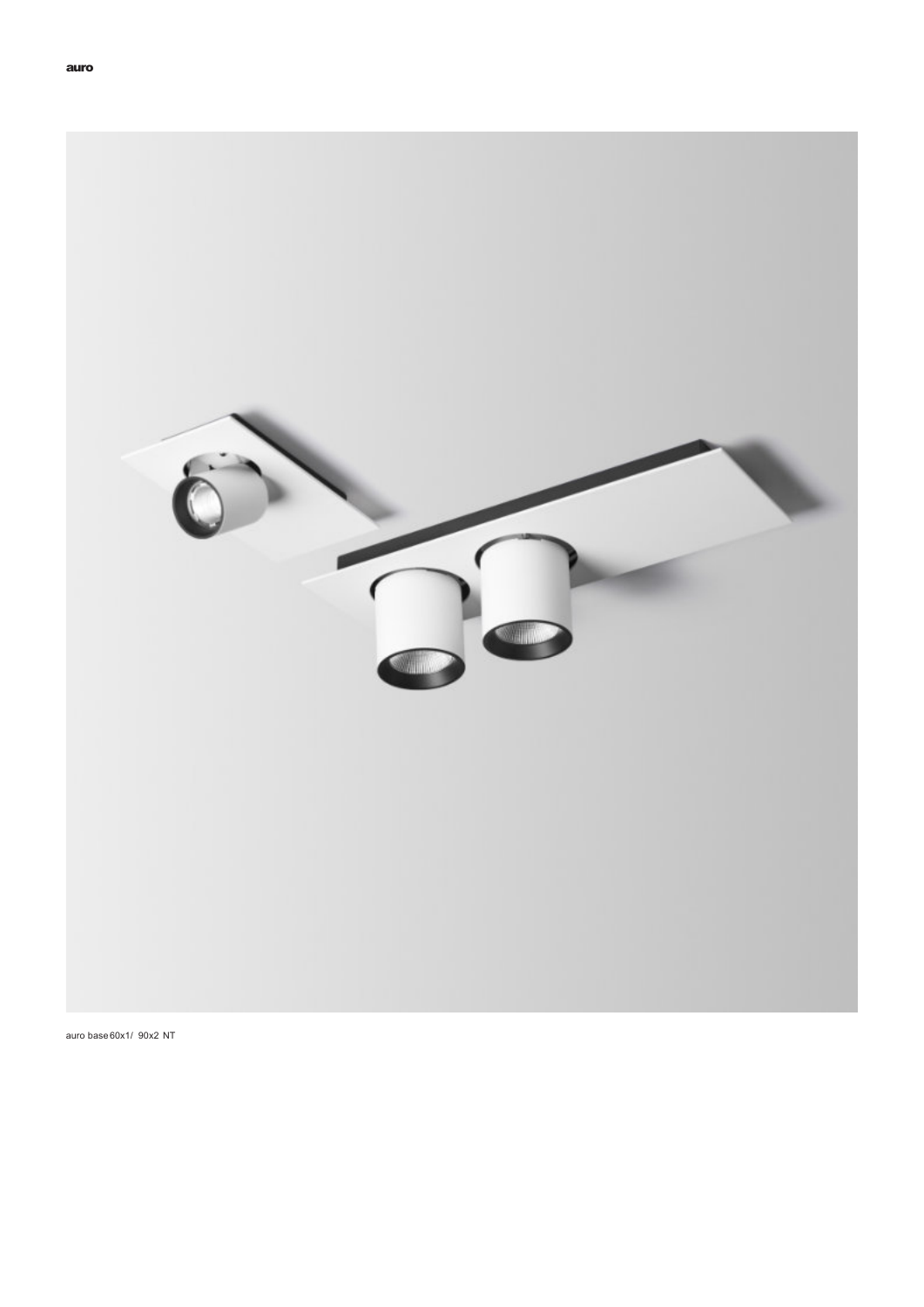

fot. Alexander Angelovskiy

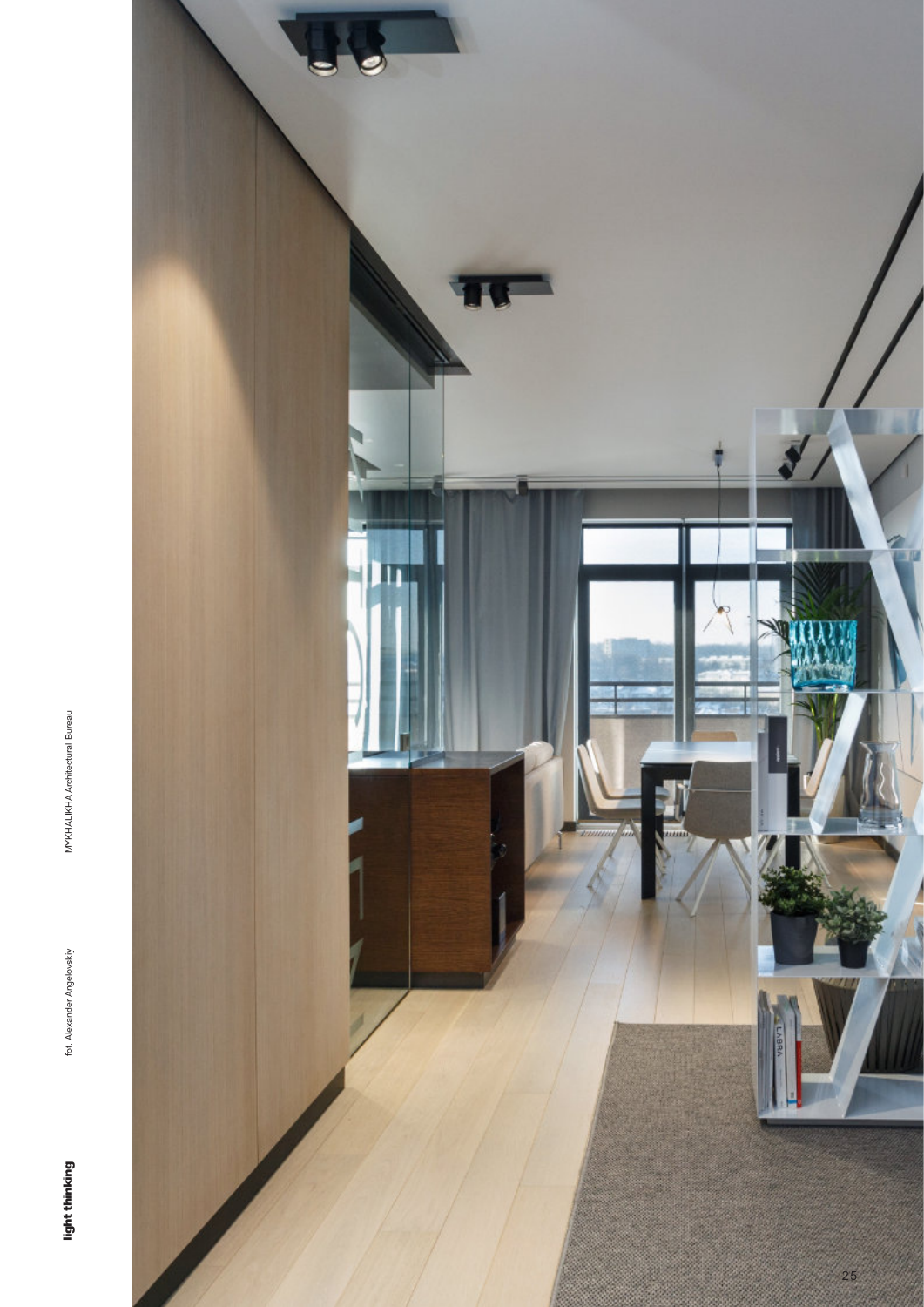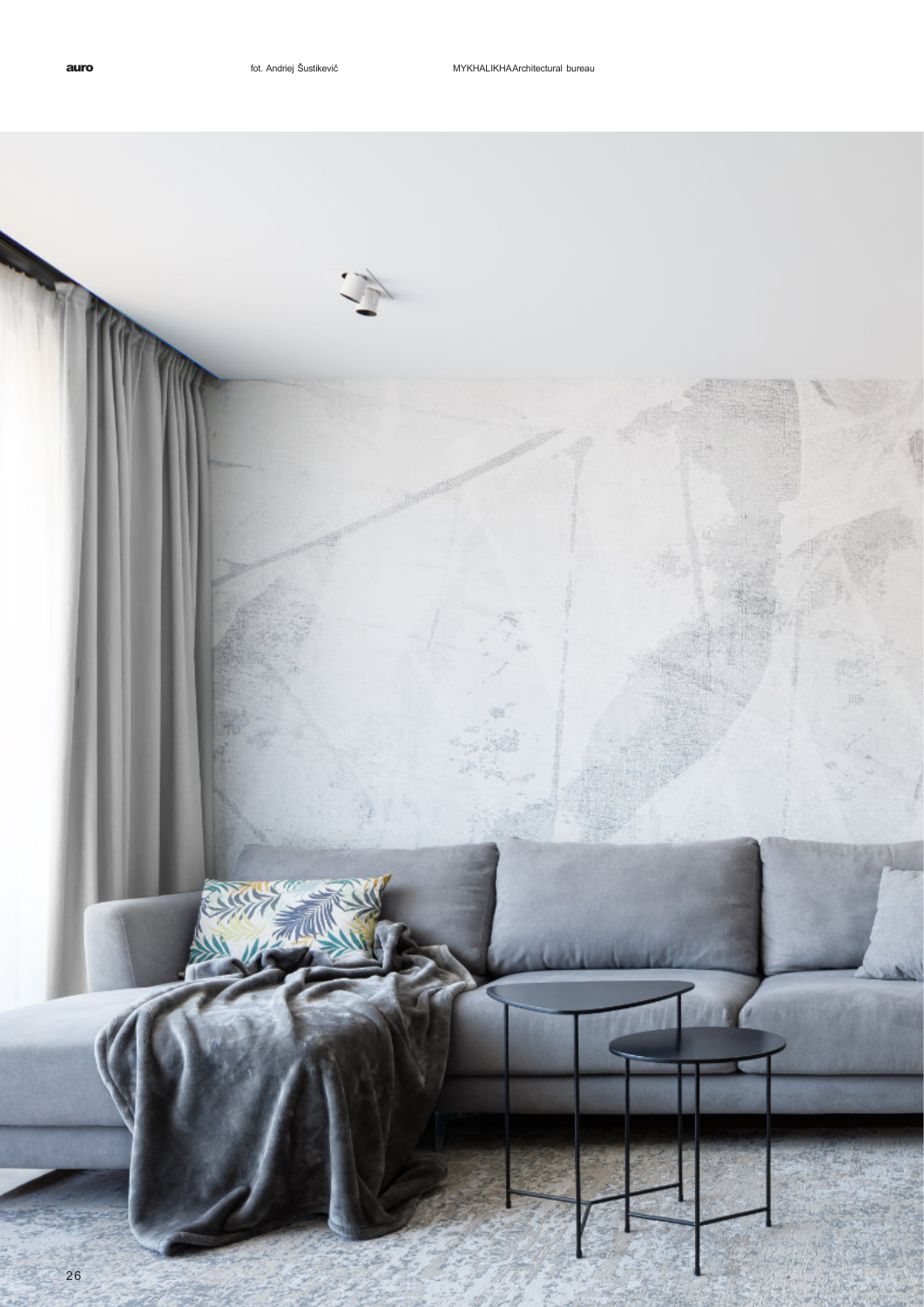

auro base 90x1/ 60x2 WP



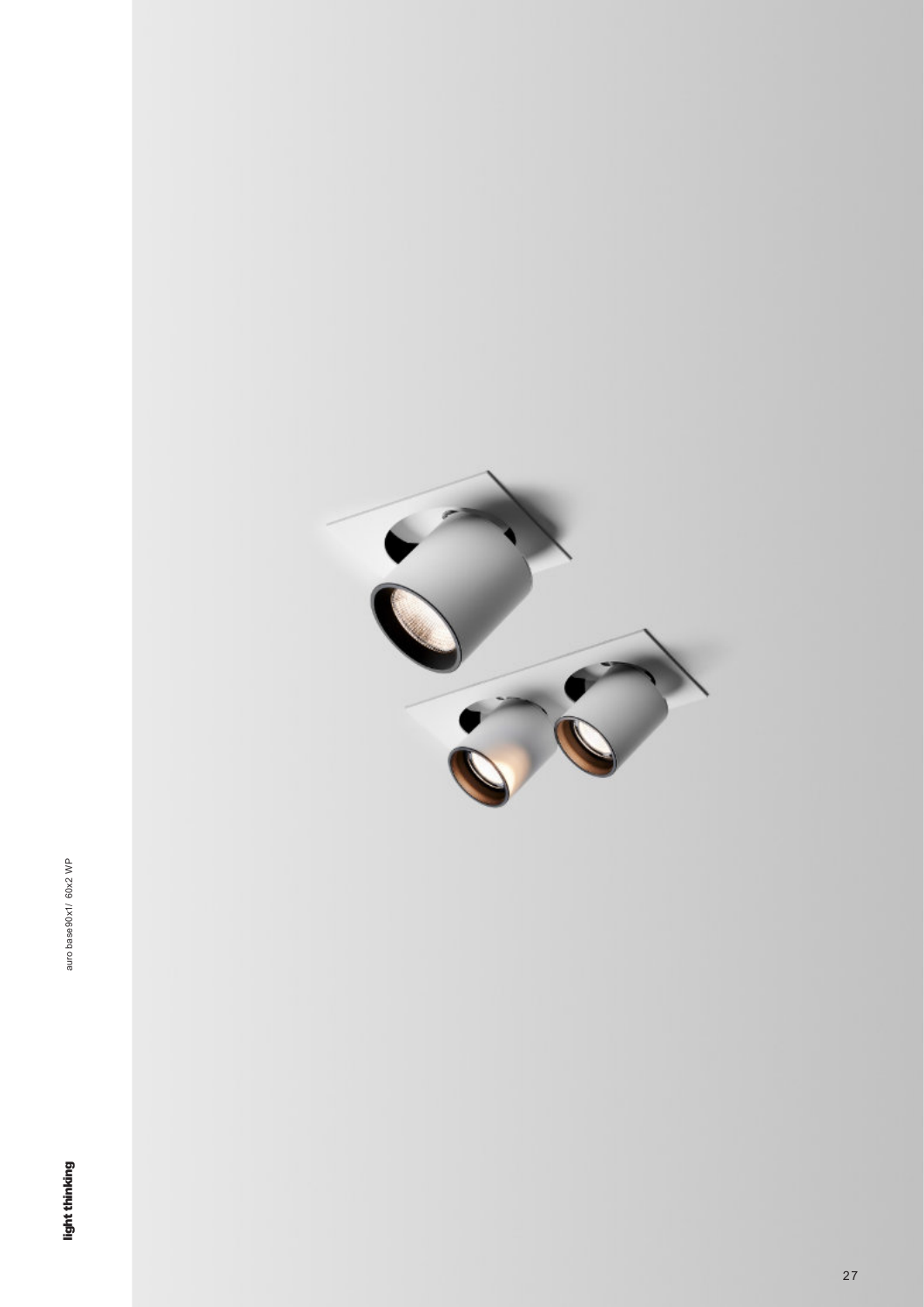

## auro base 90x2 WP



auro base 90x2 NT